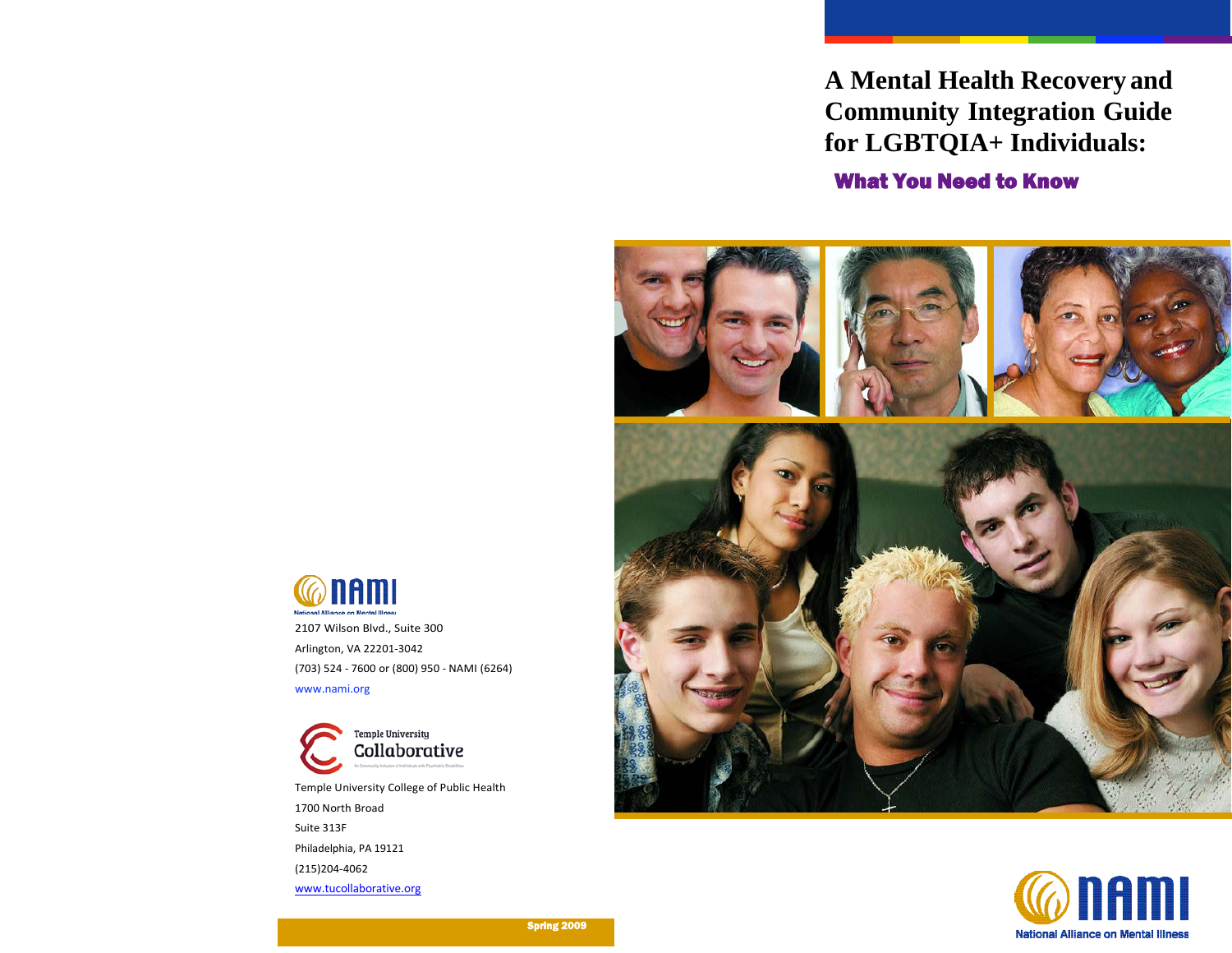# *"Recovery happened when I began naming it, claiming it, taming it, and framing it."*

**Mark A. Davis** Founder, *Pink & Blues*



The National Alliance on Mental Illness (NAMI) is the nation's largest grassroots mental health organization dedicated to improving the lives of individuals and families affected by mental illness.

NAMI has over 1,100 affiliates in communities across the country who engage in advocacy, research, support, and education.

**[www.nami.org](http://www.nami.org/)**



The Temple University Collaborative on Community Inclusion n, funded by the National Institute on Disability and Rehabilitation Research, is a rehabilitation research and training center devoted to promoting community inclusion for individuals with psychiatric disabilities. The Collaborative, based at Temple University iis conducted in partnership with The Clearinghouse at the Mental Health Association of Southeastern Pennsylvania and Horizon House, Inc. **[www.tucollaborative.org](http://www.tucollaborative.org/)**

### **A Mental Health Recovery andCommunity Integration Guide for LGBTQIA+ Individuals**

### Do you have a mental illness?

If you answer "yes" to this question, you may have many other questions, such as:

- ❃ *Am I going to be OK?*
- ❃ *Where do I go for help?*
- ❃*Willmysexualorientationorgenderidentity affecttheway IamtreatedwhenIseekhelp?*
- ❃ *What are the issues that may impact my recovery?*

This publication is designed to help answer these and other important questions of people who are gay, lesbian, bisexual, transgender, questioning, or intersex (GLBTQI) and are also seeking help with a mental illness. In this booklet, you will find information on the services available to ensure that GLBTQI individuals diagnosed with a mental illness have access to the



same sensitivity and quality of services as anyone else.

While a mental illness diagnosis may seem overwhelming at first, rest assured, there is **hope**. With an accurate diagnosis, effective treatment, attention to health and wellness, and support from loved ones, most people with a serious mental illness, such as major depression, schizophrenia, bipo-

lar disorder, and anxiety disorders, can experience relief from their symptoms and lead satisfying and meaningful lives as valued members of their community.

## Recovery and community integration is possible. You are not alone in this journey.

*Specialthanks goestoMarkDavis,members ofthePink&Bluessupport group (Philadelphia,PA),andtheNAMIGLBTQI LeadersGroup for their contributions of valuable time, expert guidance,andassistance in developing this guide.*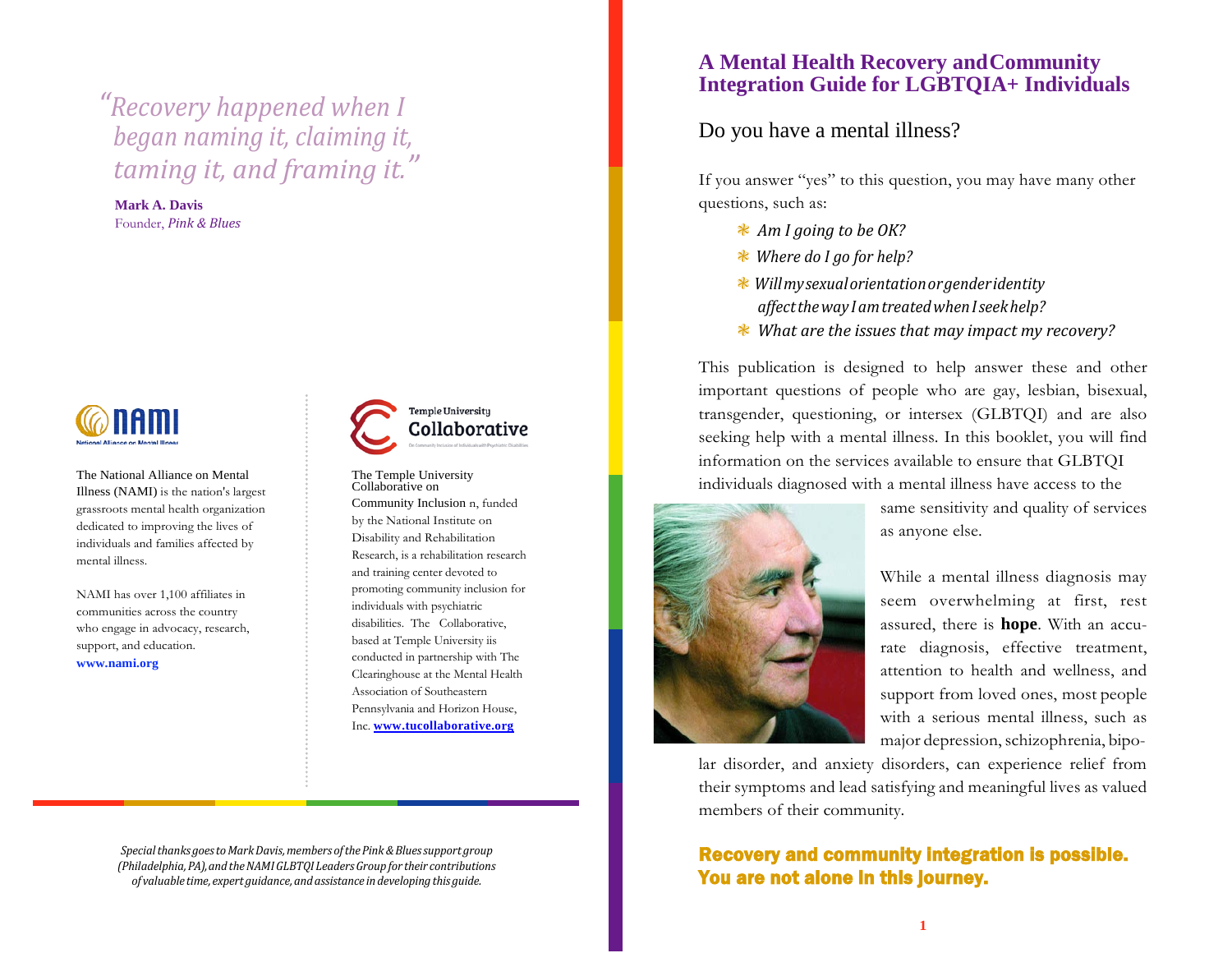### BASIC FACTS:

- ❃ Mental illnesses are medical conditions that cause changes in a person's thinking, feeling, mood, ability to relate to others, and daily functioning, which can make coping with the ordinary demands of life difficult.
- ❃ These illnesses are common––one in four adults experience a mental health disorder in a given year--and, like many other common medical conditions, mental illnesses are treatable.
- ❃ Mental illnesses affect individuals regardless of their sexuality, gender, age, race/ethnicity, religion, or income.
- ❃ While identifying as GLBTQI is not mental illness in and of itself, research suggests that people who identify as GLBTQI are likely to be at higher risk for depression, anxiety, and substance use disorders.
- ❃ Mental illness is often stigmatized as so, too, can be identifying as gay, lesbian, bisexual, transgender, questioning or intersex. A GLBTQI person with mental illness may experience distress known as *double stigma.*

# Recovery and Community Integration

One of the most important things to understand about having a mental illness is that most people can and do recover and continue to lead meaningful lives. Recovery is a journey of healing and transformation enabling a person with a mental illness to live a meaningful life in the community while striving to achieve his or her full potential.

Accepting the illness and gathering information is often the first step. This can help minimize the negative impact of the illness. Acceptance, education, and information will allow you to create a stable approach to your life's challenges and opportunities. Recovery is personal and varies among individuals. There is no standard step-by-step process. A marker of progress in recovery may be feeling responsible for your own actions and moving on with your life.

Community integration is the opportunity to live in the community and be valued for one's uniqueness and abilities, like everyone else. It is a right to have the opportunity to participate as you choose in community life, a right that should not be diminished by a label of mental illness or GLBTQI. When managing a mental illness, there are key issues to consider for successful community participation, such as supportive personal relationships, employment, housing, and contributing to civic life.

> *"Recovery is better thanwhatI had. Recovery isa life-long process. RecoveryisbelievingthatIam somebody special. Recovery is HOPE!"*

**Anthony Holscher** Mentor, *NAMI Peer-to-Peer*

## Helpful Services for Recover y and Community Integration

The first priority once you are diagnosed with a serious mental illness is to make a decision that you wish to be on your own path of mental health recovery. For many, this begins by finding effective psychiatric care. However, since mental illness affects many aspects of life, you may need a wider array of services, such as help with employment, housing, finances, socialization, mutual support, education, and medical treatment.

Unfortunately, no single, coordinated system of services currently exists in the United States. A number of model programs have emerged to help people who are diagnosed with serious mental illness live healthy and meaningful lives; however, in many parts of the country these nonmedical services are fragmented and dif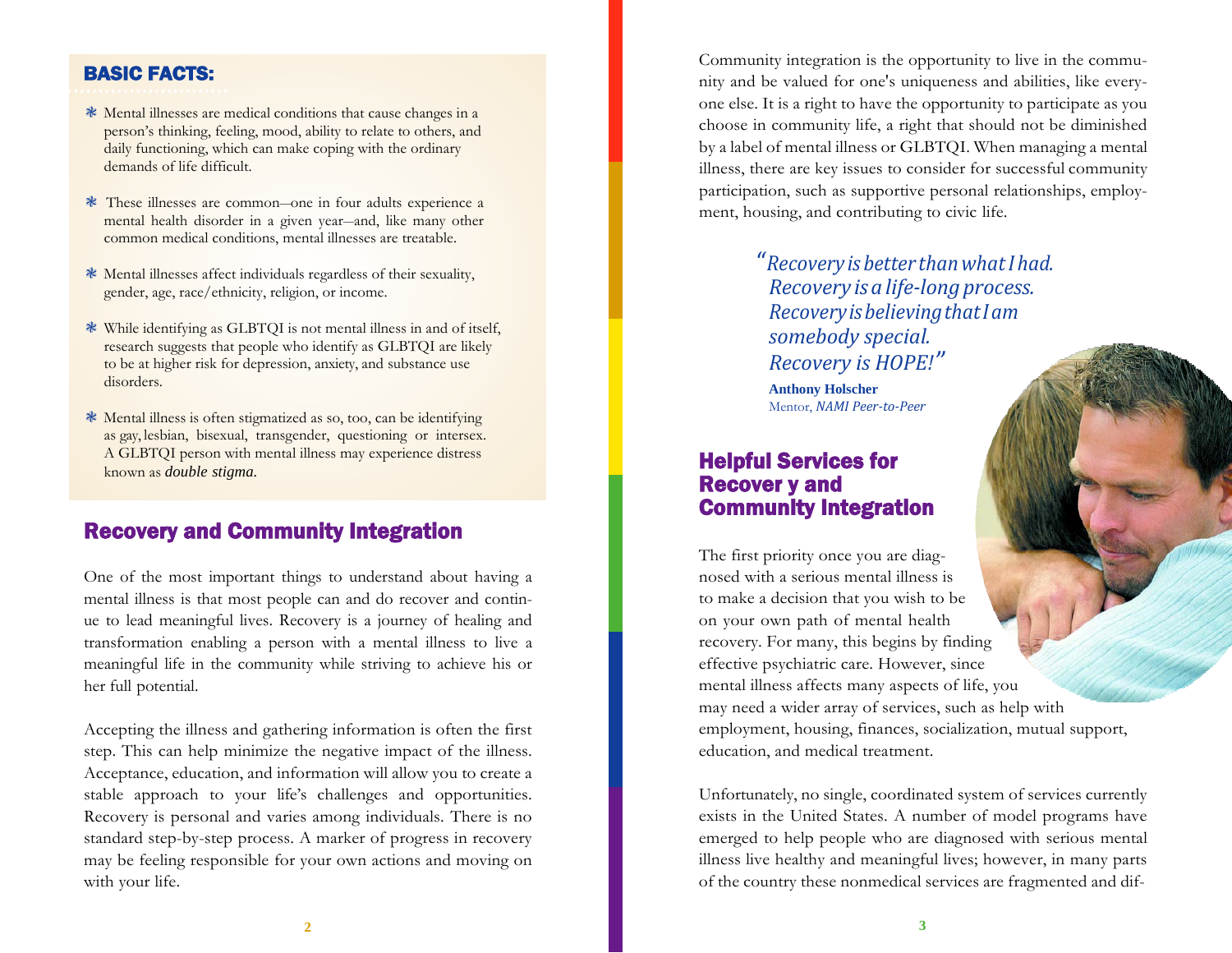ficult to find and use. The situation often worsens for GLBTQI individuals with mental illness as they often experience limited access to mental health services, may encounter an unwelcoming environment in mental health programs, and often receive inadequate rehabilitation and clinical care.

The most effective community service programs build on individual strengths, involve the individual's culture and identity, provide a sense of belonging, emphasize the possibility of work and personal growth, and are driven by the particular needs and preferences of each person.

### Useful Tip:

**To find mental health services in your community, contact:**

- ❃ Your state or county mental health department, found in the white pages of your phone book or on the Web, or
- ❃ Your NAMI state organization or local affiliate, found at **[www.nami.org/local](http://www.nami.org/local)**, or
- ❃ The NAMI HelpLine at: **1 (800) 950-NAMI (6264)**

# Financial Support

It can be financially challenging to pay for mental health treatment and meet basic living expenses. Some public money is available to help meet these costs, although obtaining government benefits generally takes time and persistence.

People who cannot work because of a serious mental illness may be entitled to disability payments from the Supplemental Security Income, Social Security Disability Insurance, or General Public Assistance programs. Money for medical treatment may be available through Medicaid or Medicare. Be sure to find out if you are eligible for these kinds of assistance.

### **If you are eligible for support, you are entitled to receive it.**

### Useful Tip:

- ❃ Find more information on the Web site of the **U.S. Social Security Administration** (**www.ssa.gov**).
- ❃ Learn about the financial support available in your state and community––and how to apply for it––by contacting your **local Social Security Administration field office**.
- ❃ You may also find listings of local Medicaid and Medicare offices in your phone book or on the Web.

### Terms to Know:

❃ **Supplemental Security Income (SSI)** is a federal program to provide income to aging, visually impaired, and other disability populations. Eligibility is

based on financial need and disability determination.

- ❃ **Social Security Disability Insurance (SSDI)** is for workers with disabilities who have paid into the Social Security system through payroll deductions. Some individuals under age 22 with disabilities may collect SSDI under a parent's account if the parent is retired, disabled, or deceased.
- ❃ **General Public Assistance (GPA)** is available in some locations to those who have a disability and are either ineligible or waiting for other forms of assistance.
- ❃ **Medicare** is a federal health insurance program for those over age 65 and workers with disabilities.
- ❃ **Medicaid** is a state and federal health insurance program for those with low incomes. Eligibility varies from state to state.
- ❃ A **Representative Payee** is a family member, friend, or community advocate who receives a monthly SSI or SSDI check on behalf of the person diagnosed with a mental illness and helps him or her manage the money.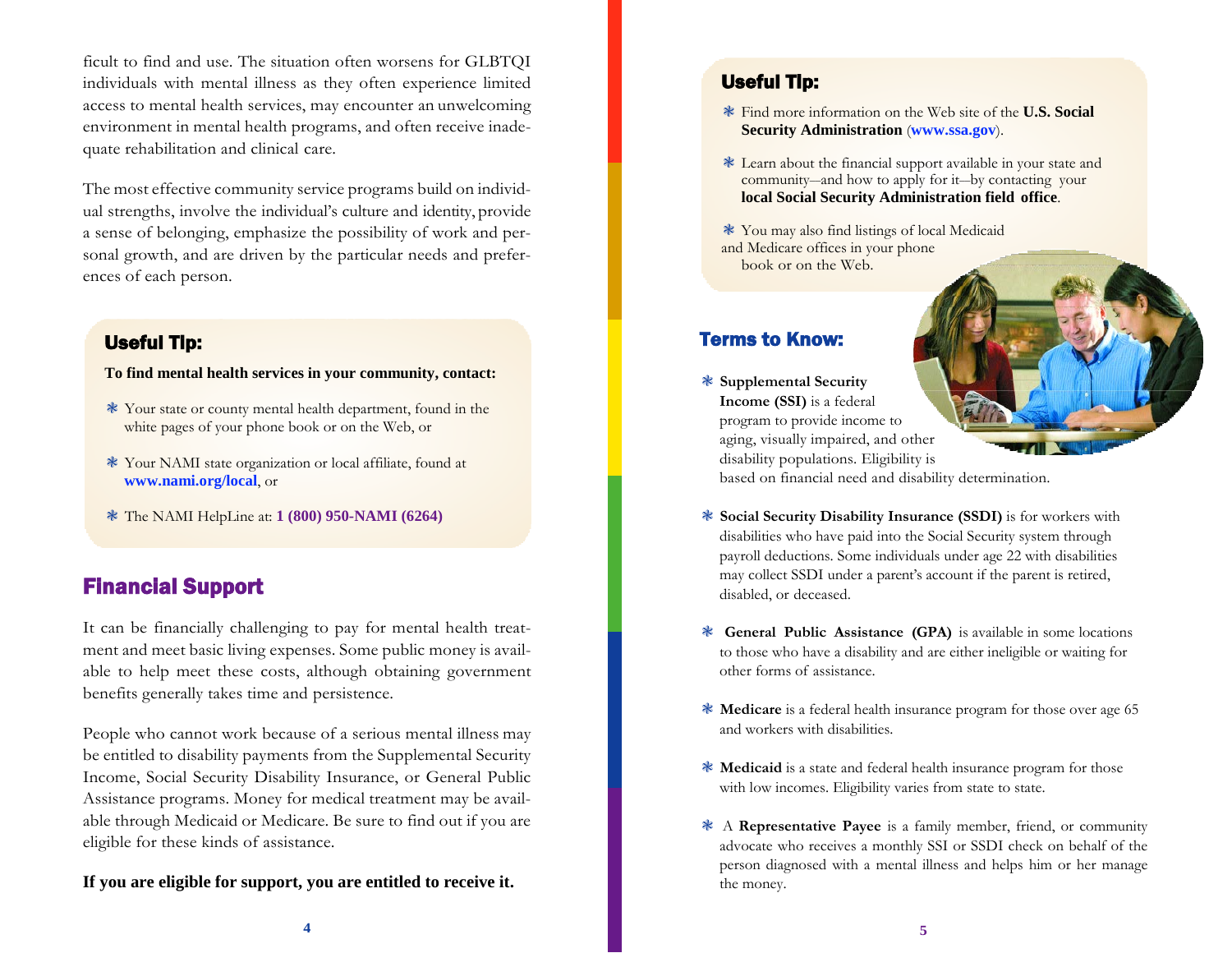# Treatment and Rehabilitation

Many people living with serious mental illness need continuous, long-term support to manage their symptoms. It is important to find the right doctor and form of treatment to provide a sturdy foundation for symptom management. Many GLBTQI individuals do not access care or do not come out to their mental health providers because they fear discrimination and/or homophobia. While this is completely understandable, it is important to seek help.



In the past few decades, mental health professionals have shown a positive change in attitude toward GLBTQI populations. Try to find a mental health provider you can trust.

*" Youmay find help fromprofessionals who identify as GLBTQI or fromthosewho donot, butarewelcomingtoGLBTQI people.I've worked with professionals from both communities successfully, so I knowit can be done. Youjust need to advocate for yourself and ask the right questions – you will find both help and hope."*

**Ann Wroth** NAMI National

## Tips for Finding a GLBTQI-Friendly Health Care Provider:

- ❃ **Ask for referrals.** Talk to your peers or visit your local GLBTQI community center. You could also check the Web sites for the Association of Gay and Lesbian Psychiatrists[: www.aglp.org](http://www.aglp.org/) or the Gay and Lesbian Medical Association: [www.glma.org](http://www.glma.org/).
- ❃ **Call and ask questions.** Ask health care providers if they have any GLBTQI patients, if they have received any GLBTQI cultural competence training, and if they provide a safe space for GBLTQI individuals.
- ❃ **Assess the health care provider.** Did he seem at ease with you? Did she talk openly about your sexuality or gender identity? Did you feel comfortable? Could have an open discussion?

**Many treatments exist for people living with mental illness.** 

These can include medication as prescribed and monitored by a psychiatrist, a primary care physician or a nurse. Other forms of treatment also promote recovery and prevent crises. While many of these treatments are widely available, some services vary from state to state:

**Psychosocial Treatments** are empirically supported interventions, such as interpersonal therapy or cognitive-behavioral therapy, that can be effective as an alternative or in combination with medication treatment.

**Peer Support and Education** is a model that emphasizes the importance of learning from someone who has experienced mental illness and can provide valuable advice, such as how to navigate the mental health care system and how to manage your illness. Peer programs also offer helpful social networking opportunities. Examples of peer education and support programs are:

#### ❃ *NAMI Peer-to-Peer*

is a free nine-week course that provides information on prevention planning and debriefing/storytelling, and an advance directive for psychiatric care. [www.nami.org/p2p](http://www.nami.org/p2p)

#### ❃ *NAMI Connection*

is a free weekly recovery support group program in which people living with mental illness learn from each other's experiences, share coping strategies, and offer each other encouragement and understanding. [www.nami.org/connection](http://www.nami.org/connection)

**Psychosocial Rehabilitation Programs** provide a variety of services, such as vocational training, social and recreational programs, and personal support for independent living.

**Self-help practices** such as getting adequate physical exercise, rest, nutrition, yoga, meditation, and listening to meaningful music are important to recovery.

For more information on specific illnesses and medications, visi[t www.nami.org](http://www.nami.org/) or call: 1 - 800 - 950 - NAMI (6264).

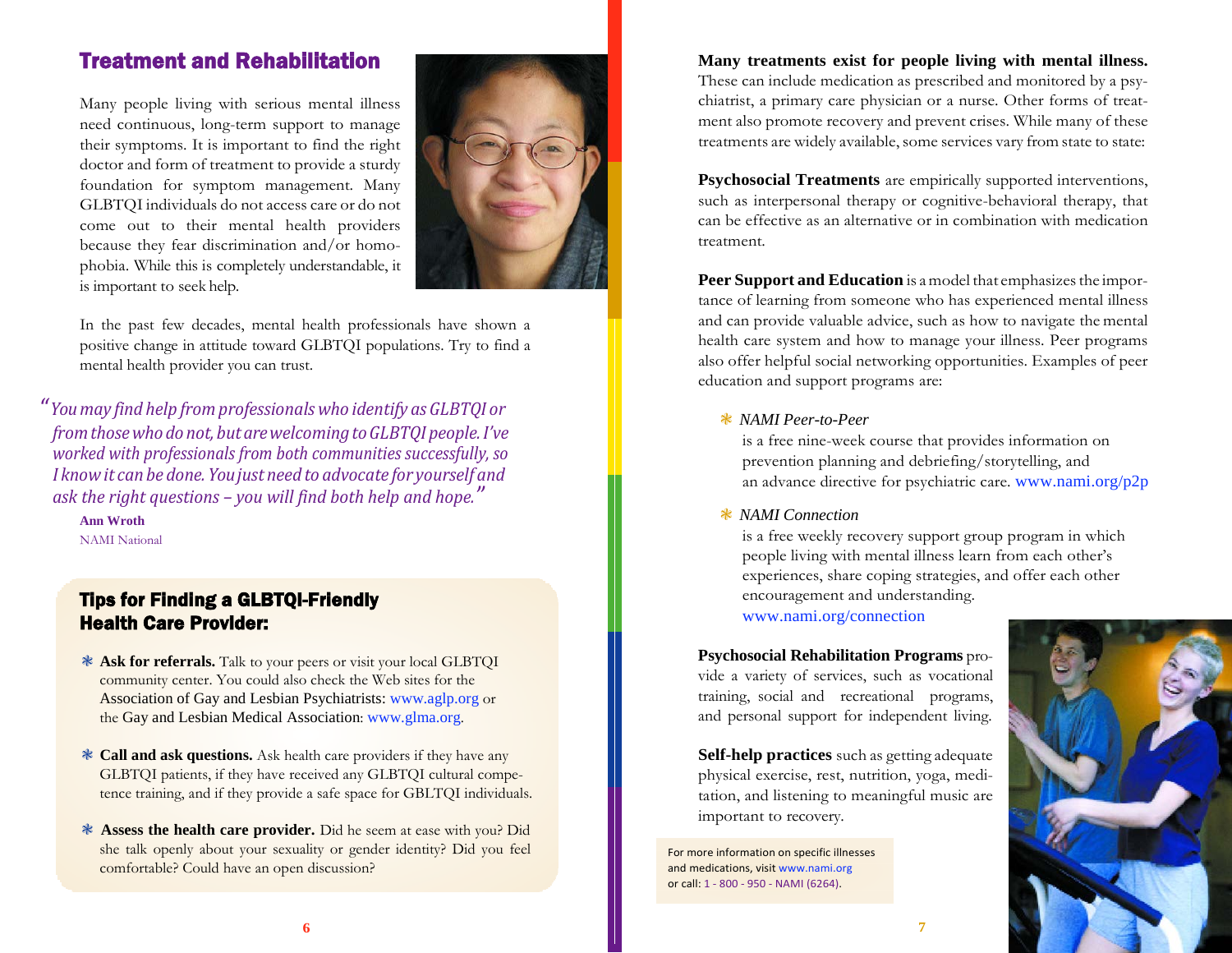**CrisisIntervention Services** provide emergency help to people in a psychiatric crisis. Depending on the severity of the crisis, services may include telephone support; home visits; crisis residence; transportation to and from the hospital; and coordination with hospital staff in admission, discharge, and treatment.



## Terms to Know:

- ❃ **Community Mental Health Centers** are local facilities offering outpatient treatment and emergency services for people living with mental illness. These are often funded by state and federal government and may also provide services and information for families.
- ❃ **Case Management** is a service, usually provided by public mental health centers, that coordinates treatment, services, and supports. A caseworker can be a helpful ally in your recovery and community integration process, providing information on where to go for help and advice on what services to utilize.

# **Housing**

Living in a clean, safe, and supportive environment is a key component of recovery and community integration. Optimal mental health service-based housing is flexible, individualized, and accessible, meaning that your living environment is supportive of your recovery and provides opportunities to get involved in your community. This promotes positive quality of life through social, volunteer, and employment opportunities.

An array of supported housing options may be available in your community, such as supervised group homes, supervised apartments, independent supported housing, and Section 8 housing



(federally subsidized, low income). Public funding may be available to help you or your family meet the cost of supportive housing, but, again, be aware that obtaining government benefits takes time and persistence.

## Useful Tip:

**To learn about available housing options, costs, and application information, contact the following:**

- ❃ The housing coordinator at your local community mental health center.
- ❃ Your local office of the U.S. Department of Housing and Urban Development [www.hud.gov](http://www.hud.gov/).
- ❃ Your NAMI state organization or local affiliate [www.nami.org/local](http://www.nami.org/local).

You may need to explore your housing options further to determine which is best for you. Anticipate that individuals with mental illness who identify as GLBTQI may face negative experiences in housing arrangements, such as being asked to hide their sexual orientation or identity, having that identity undesirably broadcast in a group home, or interacting with insensitive residential staff. A local GLBTQI community center or other similar GLBTQIsupportive agency may provide you with key information to determine whether a housing option can meet personal needs related to your sexuality and/or gender identity.

# Employment

Being a part of the workforce is an important way to be involved in your community and, for individuals with mental illness, meaningful work is vital to the recovery path. You may need support performing the job you already have, a position with a lower level of stress than you have previously handled, or a new career altogether. Many individuals face a gap in employment history due to an illness. If your identity has changed, gender transitions may also affect work history, rendering it obsolete if you no longer wish to be known by the same name or if you would rather not disclose the reason your name has changed. Working with an assistance program can facilitate overcoming the obstacles of gaining meaningful employment.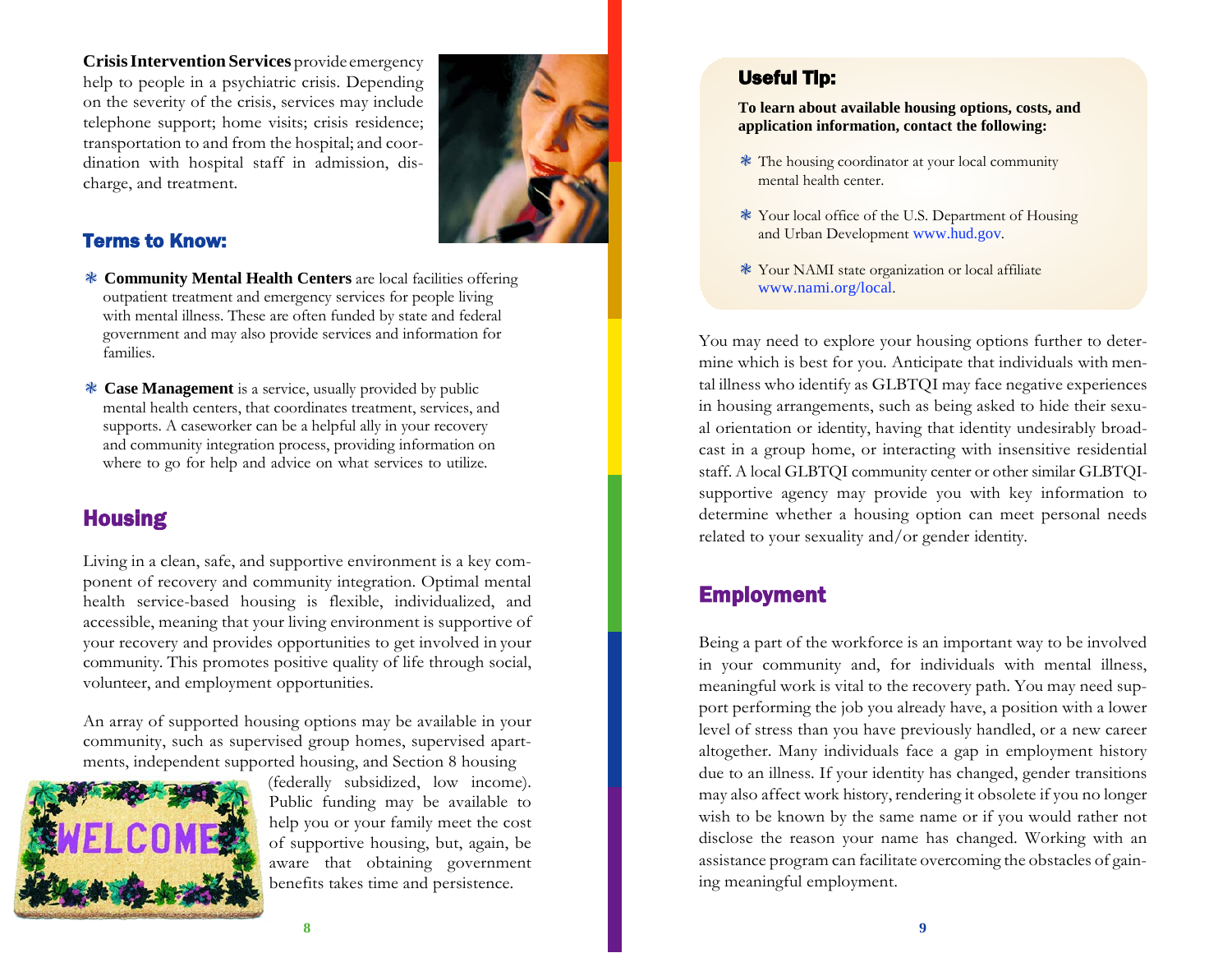Many individuals with mental illness hold more than one competitive job before finding one that is optimal for them. Research suggests that when jobs match preferences and capabilities and ongoing assistance is provided by a supported employment team, case managers, family members, and peers, individuals with mental illness are more capable of keeping jobs over a longer period of time.

### Useful Tip:

- ❃ Employment support programs can be found in a variety of service contexts, including community mental health centers and psychosocial rehabilitation agencies. Vocational services are often a part of programs that can provide support for individuals in need of transitional employment or re-entering the mainstream work force.
- ❃ Make sure that employment specialists understand your individual needs and work preferences.
- ❃ The level of success in your employment may be heightened if you can find meaningful work in a supportive environment. Learn about the equal opportunity policies of your potential employer and whether or not they receive any GLBTQI cultural competence or mental health awareness training.

# Socialization and Peer Support

The acceptance and understanding of friends and loved ones is one of the most important factors in recovery and community integration. Just when you need reassurance, companionship, and the emotional strength provided by a social network the most, your mental illness can interfere with your ability to maintain these relationships. Many GLBTQI individuals with mental illness have experienced in great frustration



that their mental illness is not accepted in the GLBTQI community, and their identity as GLBTQI is not accepted in the mental health community.

Prepare yourself for this and surround yourself with caring friends and family to help support you on your path to recovery and community integration. Some individuals may have to create a more supportive family of choice if their biological family is not supportive of either being GLBTQI or having a mental illness.

Provide your friends and family with information on what you are going through and, if possible, involve them in your recovery process by bringing them along to treatment programs and other activities related to your recovery. NAMI's *Family-to-Family*  program ([www.nami.org/f2f](http://www.nami.org/f2f))) is a free 12-week course that can provide valuable information on mental illness for your family members, including your spouse or partner.

If you are feeling isolated or lonely, educational, social, and recreational activities are available through programs developed specifically for individuals with mental illness. This will give you an opportunity to share coping strategies and serve as a social outlet.

- ❃ Online support groups and online networking may provide you with support from the comfort of your home computer.
- ❃ Clubhouse support programs provide social opportunities and peer advocacy in a community setting.
- ❃ Drop-in-centers offer support and socialization opportunities.
- ❃ Community mental health centers and psychosocial rehabilitation agencies in your area may also provide social and recreational programming.
- ❃ GLBTQI community centers may offer mental health programming or provide space for you to organize and hold support groups.

## Useful Tip:

❃ Your mental health treatment provider; GLBTQI-focused organizations like Parents, Families, and Friends of Lesbians and Gays (PFLAG, www.pflag.org); and mental health organizations like NAMI may be good resources to help you identify available social and recreational supports in your area.